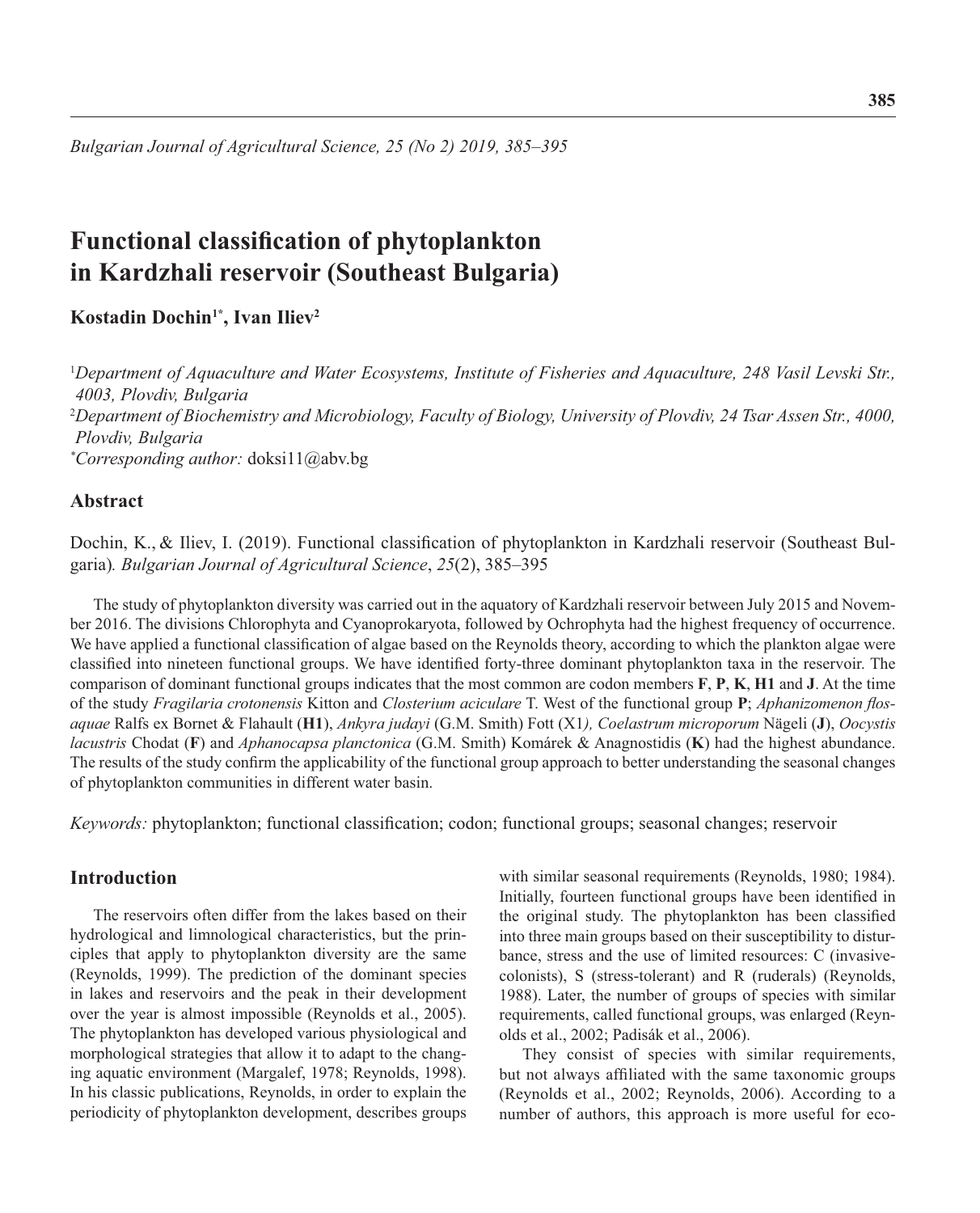logical purposes, rather than the taxonomic distribution of the species (Kruk et al., 2002; Salmaso and Padisak, 2007; Padisak et al., 2009). Functional groups, unlike taxonomic groups, facilitate the analysis and assessment of changes in the aquatic environment (Kruk et al., 2002; Naselli-Flores et al., 2003). The use of such phytoplankton functional classification to assess environmental change has proven its significant effectiveness (Gemelgo et al., 2009). According to Kruk et al. (2002), both types of classification have shown good results, but the one based on functional links has better potential. The definition of functional classification of phytoplankton combines different taxonomic, morphological and functional criteria. Besides these characteristics, other criteria, such as phenology, have shown that species with similar seasonal requirements meet the specific environmental conditions (Salmaso et al., 2015). Reynolds et al. (2002) recommend a list of functional groups based on their tolerance, sensitivity, and appearance in different environments. The researchers have identified 31 functional groups that belong to different taxonomic groups, but with similar survival strategies. The functional classification of phytoplankton today includes more than 40 groups defined by alphanumeric and digital codons according to their habitat, tolerance, and sensitivity (Reynolds, 2006; Padisák et al., 2009).

The same approach was applied for lakes and reservoirs monitoring in Bulgaria for the period 2011-2012 by Stoyneva et al. (2013) and the study results which lead to similar conclusions were published by Belkinova et al. (2014). Stoyneva (2014) and Belkinova et al. (2014) assessed the properties of the application of the functional classification of phytoplankton in Bulgaria. In the last decade algal flora in Kardzhali reservoir has been relatively well studied (e.g. Belkinova et al., 2007; Dochin, 2014, 2015; Dochin and Stoyneva, 2014), but data on the functional classification of phytoplankton are scarce. Therefore, the aim of the presented study was to identify the phytoplankton functional groups in Kardzhali reservoir, thereby improving the understanding of the seasonal dynamics of the dominant species in this large water basin with economic importance.

# **Materials and Methods**

### *Study area*

The study was conducted in the aquatory of Kardzhali reservoir (IBW1668), located in the Rodopi Mountains, Bulgaria (Michev and Stoyneva, 2007). The reservoir has been intensively used for power production and cage farming for over 30 years, with one of the largest cage farms for sturgeon in Europe. The main morphometric characteristics of the reservoir are presented in Table 1.

| Reservoir name                      | Kardzhali (IBW1668)              |
|-------------------------------------|----------------------------------|
| Average heigh (m.a.s.l.)            | 280                              |
| Volume $(m^{-3})$                   | 497 235 698                      |
| Aquatory $(m^{-2})$                 | 15 991 735                       |
| Maximum length $(m^{-1})$           | 22 000                           |
| Average width $(m^{-1})$            | 1 3 2 3                          |
| Average depth $(m^{-1})$            | 31                               |
| Maximum depth $(m^{-1})$            | 74,3                             |
| Watershed basin (km <sup>-2</sup> ) | 1882                             |
| Retention time (days)               | 205                              |
| Tributary                           | Arda river                       |
| Sampling sites                      | <b>GPS</b> coordinates           |
| Site 1                              | (41°38.367'N) (025°19.166'E)     |
| Site 2                              | (41°38.454'N) (025°19.257'E)     |
| Site 3                              | $(41°38.564'N)$ $(025°18.887'E)$ |
| Site 4                              | (41°38.481'N) (025°18.713'E)     |
| Site 5                              | (41°39.643'N) (025°16.394'E)     |
| Site 6                              | (41°38.949'N) (025°17.400'E)     |

#### **Table 1. Morphometric characteristics of Kardzhali Reservoir**

#### *Sampling and analysis*

Six sampling sites were situated across the longitudinal axis of the reservoir (Fig. 1). Forty-one water samples were collected for analysis in the period July to October from the epi-, meta- and hypolimnion in 2015 and from the epilimnion in 2016. The samples for analysis of phytoplankton were collected by Niskin-Type water sampler 5L model (Hydro-Bios Apparatebau GmbH, Germany) and processed by standard methods of fixation with formal in to final concentration  $4\%$ and further sedimentation (ISO 5667-1:2006/AC:2007; ISO 5667-3:2003/AC:2007). A Bürker chamber was used for the microscopic analysis. The species composition was determined by light microscopy on Axioscope 2 plus (Carl Zeiss) with magnification 200x and 400x using standard taxonomic literature with the critical use of AlgaeBase (Guiry and Guiry, 2018). Diatoms were identified after Cox (1996). The main counting unit was the cell and biomass was estimated by the method of stereometrical approximations (Rott, 1981; Deisinger, 1984). The counting was carried out individually (cell,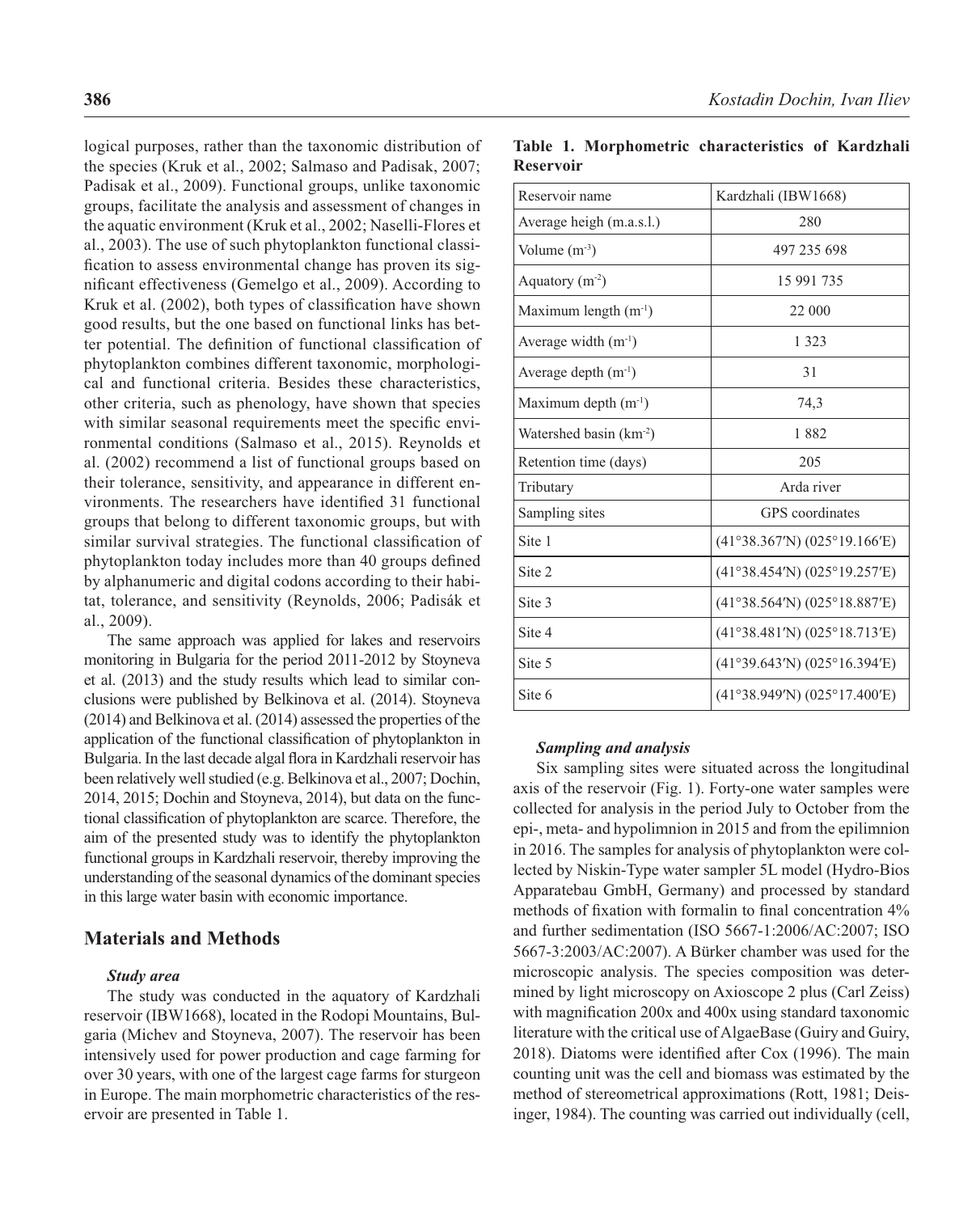

Fig. 1. Map of Kardzhali Reservoir with location of sampling sites

filament or colony). The samples were assessed by the total biomass of each sample, defined as the amount of biomass of all species, summarized in separate taxonomic groups. Water transparency  $(Z_s)$  was measured by Secchi-disk of 20 cm<sup>-1</sup> in diameter. The euphotic zone depth  $(Z_{\text{eff}})$  was measured as 2.5 times the Secchi-disc depth (Reynolds, 2006).

Phytoplankton functional groups were identified according to Reynolds et al. (2002), Padisak et al. (2009) and Borics et al. (2016). Functional groups were defined for species that contributed at least 5% of the mean phytoplankton biomass (Reynolds et al., 2002; Reynolds, 2006).

### **Results**

#### **Phytoplankton functional classification**

We have identified 110 taxa distributed in seven divisions for the two-year study period: Ochrophyta, 22 (Chrysophyceae, 1; Synurophyceae, 3; Bacillariophyceae, 18); Chlorophyta, 38; Cyanoprokaryota, 24; Euglenophyta, 8; Streptophyta, 14; Pyrrhophyta, 3 and Cryptophyta, 1. In 2015 we have established 88 planktonic algae taxa form seven divisions: Ochrophyta, 20 (Synurophyceae, 3; Bacillariophyceae, 17); Chlorophyta, 25; Cyanoprokaryota, 21; Euglenophyta, 8; Streptophyta, 10; Pyrrhophyta, 3 and Cryptophyta,  $1$  (Table 2). In 2016 we have identified 69 taxa form six divisions: Ochrophyta, 14 (Synurophyceae, 3; Chrysophyceae, 1; Bacillariophyceae, 10); Chlorophyta, 27; Cyanoprokaryota, 13; Euglenophyta, 2; Streptophyta, 11 and Pyrrhophyta, 2 (Table 2).

The established phytoplankton functional groups in the Kardzhali reservoir are presented in Table 3. We have detected forty-three dominant phytoplankton taxa in the aquatory of Kardzhali reservoir. The identified planktonic algae are distributed in the following nineteen functional groups: **C**, **D**, **E**, **F**, **G**, **H1**, **J**, **K**, **LO**, **М**, **МР**, **N**, **P**, **S1**, **TC**, **W1**, **W2**, **X1** and **Z**, based on the criteria proposed by Reynolds et al. (2002), Padisak et al. (2009). Species from the **F**, **P**, **K**, **H1** and **J** functional groups dominate in the spring period in Kardzhali reservoir. The highest abundance in the phytoplankton community in the summer (July 2015) at all stations had *Stephanodiscus hantzschii* Grunow (45.8%), classified in group **D**, *Oocystis lacustris* Chodat (75.7%), *Elakatothrix genevensis* (Reverdin) Hindák from **F** (10.9%), *Cocconeis placentula* Ehrenberg from **MP** (58.6%), *Chroococcus turgidus* (Kützing) Nägeli (42.9%) and *Woronichinia naegeliana* (Unger) Elenkin (4.3%) from  $\mathbf{L}_{\alpha}$  functional group and *Ankyra judayi* (G.M.Smith) Fott (100%) form codon **X1**. The diatoms *Fragilaria crotonensis* Kitton from group **P** (93.1%), *Coelastrum microporum* Nägeli (24.3%) from **J**, *Mallomonas caudata* Iwanoff [Ivanov] (6.5%) from **E**, as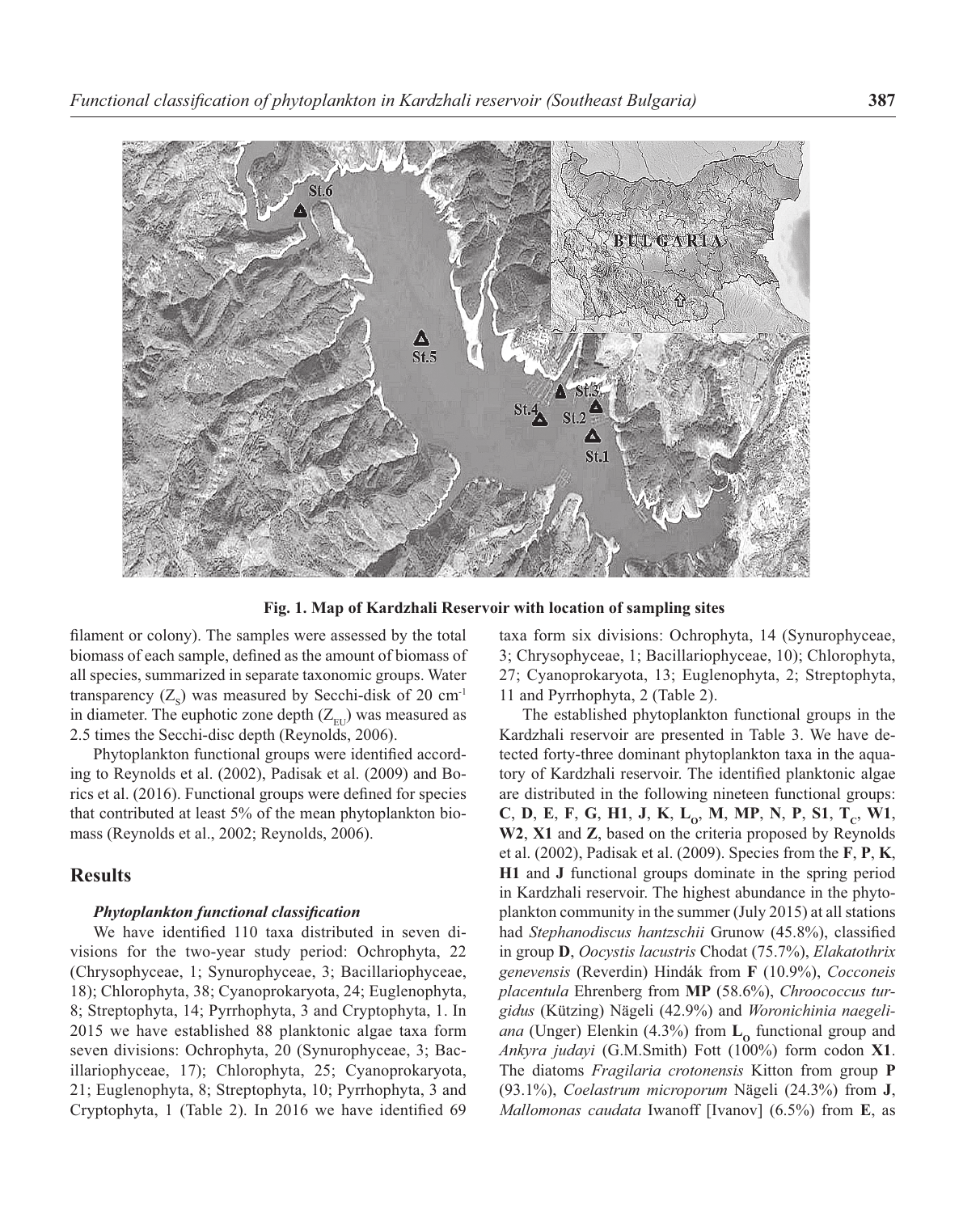| Cyanoprokaryota                                                                  | 2015   | 2016   |
|----------------------------------------------------------------------------------|--------|--------|
| Anabaena sp.                                                                     | $\ast$ | *      |
| Anabaena sphaerica Bornet & Flahault                                             | $\ast$ | *      |
| Anathece clathrata (W.West & G.S.West) Komárek, Kastovsky & Jezberová            | $\ast$ | $\ast$ |
| Aphanizomenon flos-aquae Ralfs ex Bornet & Flahault                              | $\ast$ | *      |
| Aphanocapsa elachista West & G.S.West                                            |        | *      |
| Aphanocapsa delicatissima West & G.S.West                                        | $\ast$ | *      |
| Aphanocapsa planktonica (G.M.Smith) Komárek & Anagnostidis                       |        | *      |
| Aphanocapsa sp.                                                                  | $\ast$ | $\ast$ |
| Chroococcus sp.                                                                  | $\ast$ | *      |
| Chroococcus turgidus (Kützing) Nägeli                                            | $\ast$ |        |
| Dolichospermum spiroides (Klebhan) Wacklin, L.Hoffmann & Komárek                 | $\ast$ |        |
| Gloethrichia sp.                                                                 | $\ast$ |        |
| Limnococcus limneticus (Lemmermann) Komárková, Jezberová, O.Komárek & Zapomelová | $\ast$ | $\ast$ |
| Merismopedia sp.                                                                 | *      |        |
| Microcystis aeruginosa (Kützing) Kützing                                         | $\ast$ |        |
| Microcystis sp.                                                                  | $\ast$ | $\ast$ |
| Oscillatoria sp.                                                                 | $\ast$ |        |
| Oscillatoria limosa C.Agardh ex Gomont                                           |        | $\ast$ |
| Planktolyngbya limnetica (Lemmermann) Komárková-Legnerová & Cronberg             | *      |        |
| Pseudanabaena catenata Lauterborn                                                | $\ast$ | *      |
| Rhabdogloea smithii (Chodat & F.Chodat) Komárek                                  | $\ast$ |        |
| Snowella lacustris (Chodat) Komárek & Hindák                                     | $\ast$ |        |
| Synechococcus linearis (Schmidle & Lauterborn) Komárek                           | $\ast$ |        |
| Woronichinia naegeliana (Unger) Elenkin                                          | $\ast$ |        |
| Chlorophyta                                                                      |        |        |
| Ankistrodesmus fusiformis Corda                                                  | $\ast$ |        |
| Ankyra judayi (G.M.Smith) Fott                                                   | $\ast$ | *      |
| Carteria simplex Pascher                                                         |        | *      |
| Characium angustum A.Braun                                                       | *      | *      |
| Coelastrum microporum Nägeli                                                     | $\ast$ | *      |
| Coelastrum sp.                                                                   |        | *      |
| Coenococcus sp.                                                                  | $\ast$ |        |
| Crucigenia tetrapedia (Kirchner) Kuntze                                          | $\ast$ |        |
| Crucigeniella pulchra (West & G.S.West) Komárek                                  | $\ast$ | *      |
| Desmodesmus bicaudatus (Dedusenko) P.M.Tsarenko                                  | $\ast$ | $\ast$ |
| Desmodesmus communis (E.Hegewald) E.Hegewald                                     | $\ast$ |        |
| Golenkinia radiata Chodat                                                        | $\ast$ | *      |
| Hariotina polychorda (Korshikov) E.Hegewald                                      |        | *      |
| Hariotina reticulata P.A.Dangeard                                                |        | *      |

# **Table 2. List of phytoplankton observed in Kardzhali Reservoir**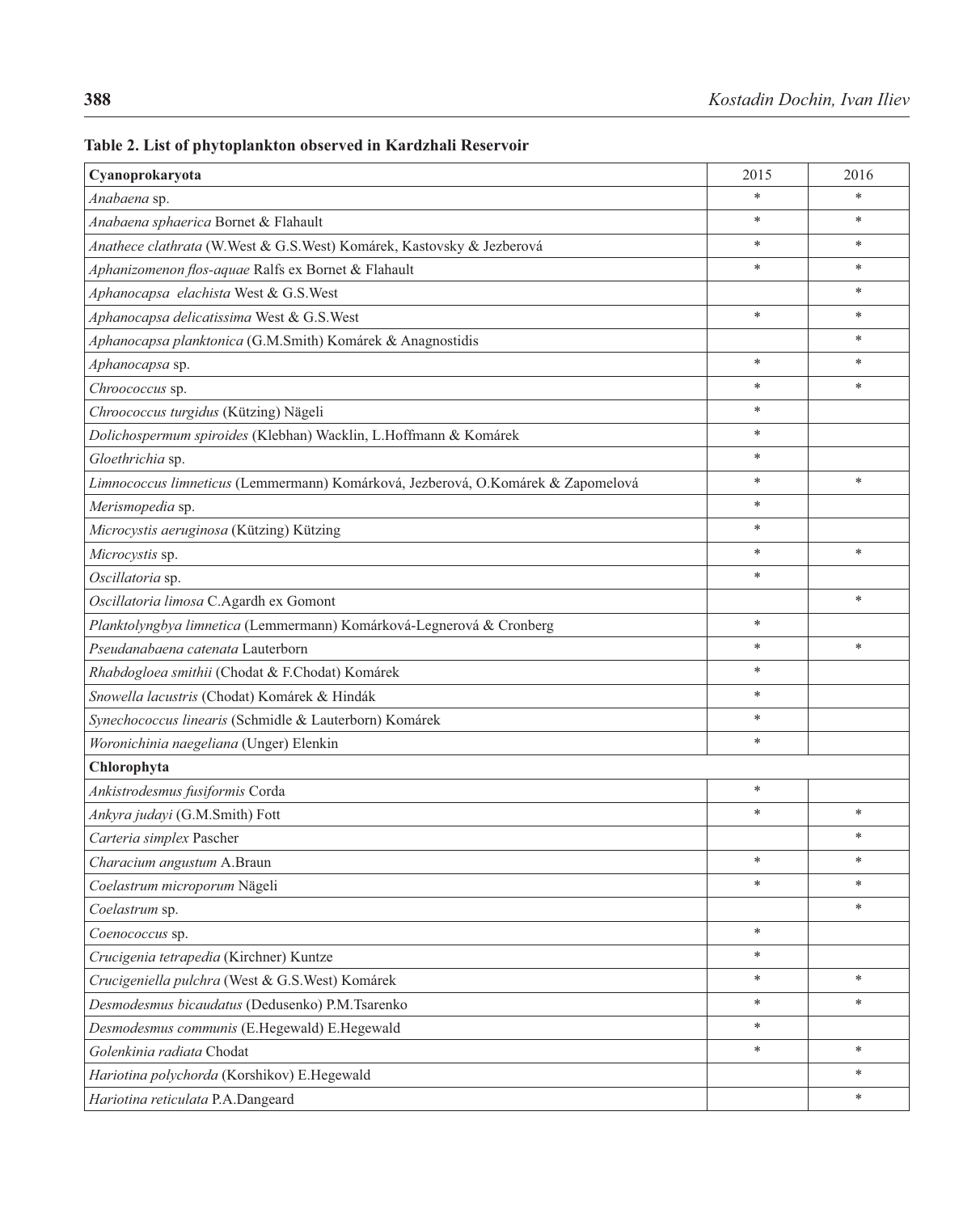# **Table 2. (Continued)**

| Korshikoviella limnetica (Lemmermann) P.C.Silva                                    | $\ast$ | *      |
|------------------------------------------------------------------------------------|--------|--------|
| Lemmermannia triangularis (Chodat) C.Bock & Krienitz                               | *      |        |
| Messastrum gracile (Reinsch) T.S.Garcia                                            |        | *      |
| Monactinus simplex (Meyen) Corda                                                   | $\ast$ |        |
| Monoraphidium contortum (Thuret) Komárková-Legnerová                               | $\ast$ |        |
| Monoraphidium sp.                                                                  | $\ast$ |        |
| Mucidosphaerium pulchellum (H.C.Wood) C.Bock, Proschold & Krienitz                 | ∗      | *      |
| Oocystidium ovale Korshikov                                                        | $\ast$ | *      |
| Oocystis lacustris Chodat                                                          | $\ast$ | *      |
| Pandorina morum (O.F.Müller) Bory                                                  | $\ast$ | *      |
| Paradoxia multiseta Svirenko                                                       |        | *      |
| Pediastrum duplex Meyen                                                            | $\ast$ | *      |
| Planktosphaeria gelatinosa G.M.Smith                                               |        | *      |
| Pseudodidymocystis planctonica (Korshikov) E.Hegewald & Deason                     |        | *      |
| Radiococcus polycoccus (Korshikov) I.Kostikov, T.Darienko, A.Lukesová & L.Hoffmann |        | *      |
| Scenedesmus sp.                                                                    |        | *      |
| Schroederia sp.                                                                    | $\ast$ | *      |
| Schroederia spiralis (Printz) Korshikov                                            |        | *      |
| Tetradesmus obliquus (Turpin) M.J.Wynne                                            |        | *      |
| Tetraëdron minimum (A.Braun) Hansgirg                                              | $\ast$ | *      |
| Tetrastrum glabrum (Y.V.Roll) Ahlstrom & Tiffany                                   | $\ast$ |        |
| Tetrastrum sp.                                                                     | $\ast$ |        |
| Tetrastrum staurogeniiforme (Schröder) Lemmermann                                  | $\ast$ |        |
| Volvox sp.                                                                         |        | *      |
| Streptophyta                                                                       |        |        |
| Closterium aciculare T.West                                                        | $\ast$ | *      |
| Closterium acutum Brébisson                                                        | ∗      | *      |
| Cosmarium margaritiferum Meneghini ex Ralfs                                        | $\ast$ | *      |
| Cosmarium sp.                                                                      | $\ast$ | *      |
| Cosmarium subprotumidum Nordstedt                                                  | $\ast$ |        |
| Costerium pronum Brébisson                                                         |        | *      |
| Elakatothrix gelatinosa Wille                                                      | ∗      | *      |
| Elakatothrix genevensis (Reverdin) Hindák                                          | $\ast$ | *      |
| Elakatothrix lacustris Korshikov                                                   | $\ast$ |        |
| Elakatothrix sp.                                                                   |        | *      |
| Elakatothrix spirochroma (Reverdin) Hindák                                         |        | $\ast$ |
| Gonatozygon monataenium De Bary                                                    | $\ast$ |        |
| Staurastrum pingue var. planctonicum (Teiling) Coesel & Meersters                  | $\ast$ | *      |
| Staurastum sp.                                                                     |        | *      |
| Euglenophyta                                                                       |        |        |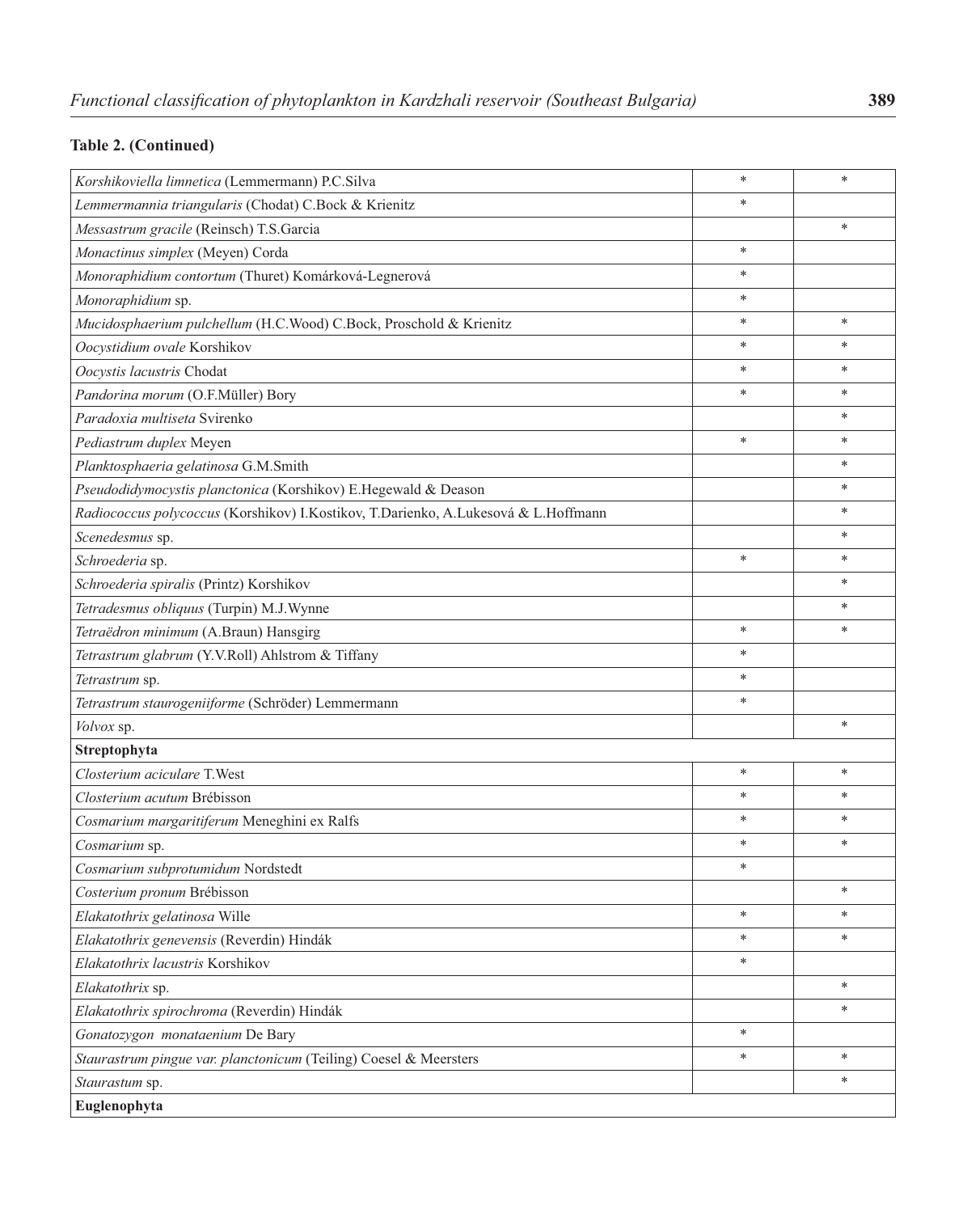# **Table 2. (Continued)**

| Euglena viridis (O.F.Müller) Ehrenberg                        | $\ast$ |        |
|---------------------------------------------------------------|--------|--------|
| Lepocinclis oxyuris (Schmarda) B.Marin & Melkonian            |        |        |
| Phacus curvicauda Svirenko                                    |        |        |
| Trachelomonas hispida (Perty) F.Stein                         | $\ast$ | $\ast$ |
| Trachelomonas oblonga Lemmermann                              | $\ast$ |        |
| Trachelomonas planctonica Svirenko                            | *      |        |
| Trachelomonas sp.                                             | $\ast$ | $\ast$ |
| Trachelomonas volvocina (Ehrenberg) Ehrenberg                 | $\ast$ |        |
| Pyrrhophyta                                                   |        |        |
| Ceratium hirundinella (O.F.Müller) Dujardin                   | $\ast$ | $\ast$ |
| Gymnodinium sp.                                               | *      |        |
| Peridinium sp.                                                | $\ast$ | $\ast$ |
| Cryptophyta                                                   |        |        |
| Cryptomonas sp.                                               | $\ast$ |        |
| Ochrophyta                                                    |        |        |
| Chrysophyceae                                                 |        |        |
| Uroglena sp.                                                  |        | *      |
| Synurophyceae                                                 |        |        |
| Mallomonas acaroides Perty                                    | $\ast$ | $\ast$ |
| Mallomonas caudata Iwanoff [Ivanov]                           | $\ast$ | $\ast$ |
| Mallomonas sp.                                                | $\ast$ | *      |
| Bacillariophyceae                                             |        |        |
| Amphora sp.                                                   | $\ast$ |        |
| Asterionella formosa Hassall                                  | $\ast$ | $\ast$ |
| Aulacoseira granulata (Ehrenberg) Simonsen                    | $\ast$ | $\ast$ |
| Aulacoseira granulata var.angustissima (Otto Müller) Simonsen | *      | *      |
| Cocconeis pediculus Ehrenberg                                 | $\ast$ |        |
| Cocconeis placentula Ehrenberg                                | $\ast$ | $\ast$ |
| Cocconeis placentula var.euglipta (Ehrenberg) Grunow          | $\ast$ |        |
| Cocconeis sp.                                                 | $\ast$ |        |
| Cymbella cymbiformis C.Agardh                                 | *      | *      |
| Diatoma vulgaris Bory                                         |        | $\ast$ |
| Epithemia sp.                                                 | $\ast$ |        |
| Fragilaria acus (Kützing) Lange-Bertalot                      | $\ast$ | $\ast$ |
| Fragillaria capucina Desmazières                              | $\ast$ |        |
| Fragillaria crotonensis Kitton                                | $\ast$ | $\ast$ |
| Melosira varians C.Agardh                                     | $\ast$ |        |
| Navicula sp.                                                  | $\ast$ | $\ast$ |
| Stephanodiscus hantzschii Grunow                              |        | *      |
| Ulnaria ulna (Nitzsch) Compère                                | $\ast$ |        |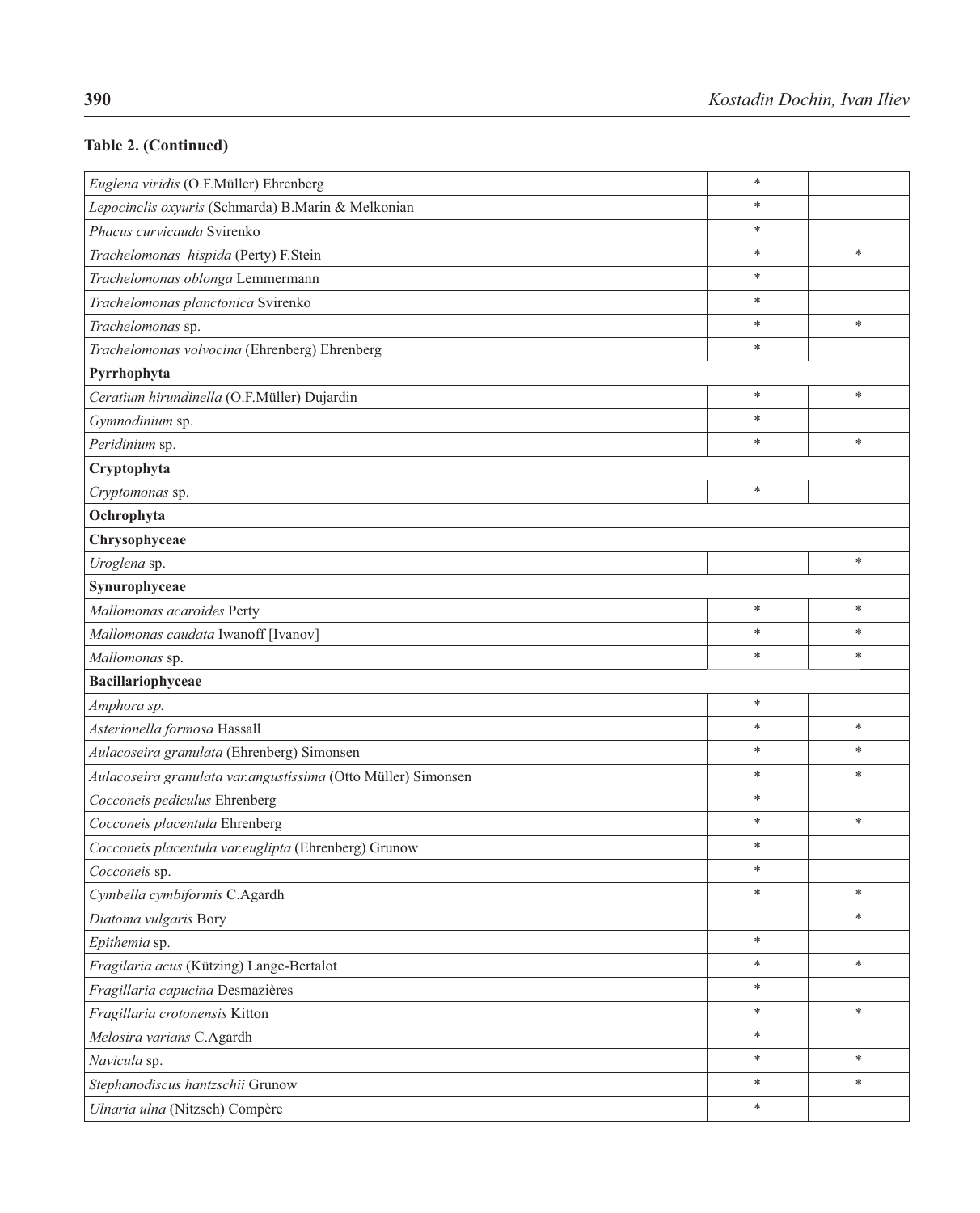| ${\bf FG}$              | Phytoplankton representatives        | Habitat                                                       | <b>Tolerances</b>      | <b>Sensitivities</b>                  |
|-------------------------|--------------------------------------|---------------------------------------------------------------|------------------------|---------------------------------------|
| $\mathbf C$             | Asterionella formosa                 | mixed, eutrophic, small - medium lakes                        | Light, C               | Si exhaustion                         |
| $\mathbf D$             | Stephanodiscus hantzschii            | shallow, enriched turbid waters, including                    | Flushing               | nutrient depletion                    |
|                         | Ulnaria ulna, Fragilaria acus        | rivers                                                        |                        |                                       |
| ${\bf E}$               | Mallomonas caudata                   | usually small, oligotrophic, base                             | low nutrients          | CO <sub>2</sub> deficiency            |
|                         | Mallomonas sp.                       | poor lakes or heterotrophic ponds                             | resort to mixotrophy   |                                       |
| $\mathbf F$             | Ankistrodesmus fusiformis            | clear epilimnia                                               | low nutrients,         | CO <sub>2</sub> deficiency            |
|                         | Coenococcus sp.                      |                                                               | high turbidity         |                                       |
|                         | Oocystis lacustris                   |                                                               |                        |                                       |
|                         | Elakatothrix gelatinosa              |                                                               |                        |                                       |
|                         | Elakatothrix genevensis              |                                                               |                        |                                       |
|                         | Elakatothrix lacustris               |                                                               |                        |                                       |
|                         | Mucidosphaerium pulchellum           |                                                               |                        |                                       |
| $\bf G$                 | Pandorina morum                      | short, nutrient-rich water columns                            | high light             | nutrient deficiency                   |
| H1                      | Anabaena sp.                         | eutrophic, both stratified and shallow                        | low nitrogen,          | mixing, poor light,                   |
|                         | Anabaena sphaerica                   | lakes with low nitrogen content                               | low carbon             | low phosphorus                        |
|                         | Dolichospermum spiroides             |                                                               |                        |                                       |
|                         | Aphanizomenon flos-aquae             |                                                               |                        |                                       |
| $\bf J$                 | Coelastrum microporum                | shallow, enriched lakes, ponds and rivers                     |                        | settling into low light               |
|                         | Coelastrum sp.                       |                                                               |                        |                                       |
|                         | Pediastrum duplex                    |                                                               |                        |                                       |
| $\bf K$                 | Aphanocapsa delicatissima            | short, nutrient-rich water columns                            |                        | deep mixing                           |
|                         | Aphanocapsa planktonica              |                                                               |                        |                                       |
|                         | Aphanocapsa sp.                      |                                                               |                        |                                       |
|                         | Anathece clathrata                   |                                                               |                        |                                       |
| $\mathbf{L}_\mathbf{0}$ | Chroococcus turgidus                 | deep and shallow, oligo to eutrophic,                         | segregated nutrients   | prolonged or deep                     |
|                         | Limnococcus limneticus               | medium to large lakes                                         |                        | mixing                                |
|                         | Woronichinia naegeliana              |                                                               |                        |                                       |
|                         | Ceratium hirundinella                |                                                               |                        |                                       |
| M                       | Microcystis aeruginosa               | dielly mixed layers of small eutrophic,<br>low latitude lakes | high insolation        | flushing, low total<br>light          |
| <b>MP</b>               | Cocconeis placentula                 | frequently stirred up, inorganically turbid<br>shallow lakes  |                        |                                       |
| ${\bf N}$               | Cosmarium subprotumidum              | mesotrophic epilimnia                                         | nutrient deficiency    | stratification, pH rise               |
| $\mathbf P$             | Closterium aciculare                 | eutrophic epilimnia                                           | mild light and C       | stratification                        |
|                         | Aulacoseira granulata                |                                                               | deficiency             | Si depletion                          |
|                         | Closterium acutum                    |                                                               |                        |                                       |
|                         | Fragillaria crotonensis              |                                                               |                        |                                       |
|                         | Staurastrum pingue var. planctonicum |                                                               |                        |                                       |
| S1                      | Planktolyngbya limnetica             | turbid mixed layers                                           | highly light deficient | flushing                              |
| $T_c$                   | Pseudanabaena catenata               | shallow, turbid mixed layers                                  | light deficient        | flushing                              |
|                         | Oscillatoria limosa                  |                                                               | conditions             |                                       |
| W1                      | Lepocinclis oxyuris                  | small organic ponds                                           | high BOD               | grazing                               |
| W <sub>2</sub>          | Trachelomonas planctonica            | shallow mesotrophic lakes                                     | $\overline{?}$         | $\gamma$                              |
| X1                      | Ankyra judayi                        | shallow mixed layers in enriched condi-<br>tions              | stratification         | nutrient deficiency<br>filter feeding |
| $\mathbf{Z}$            | Synechococcus linearis               | metalimnia or upper hypolimnia of oligo-<br>trophic lakes     |                        |                                       |

| Table 3. Trait-separated functional groups of phytoplankton in Kardzhali Reservoir (according to Reynolds et al., |  |
|-------------------------------------------------------------------------------------------------------------------|--|
| 2002; Padisak et al., 2009; Borics et al., 2016)                                                                  |  |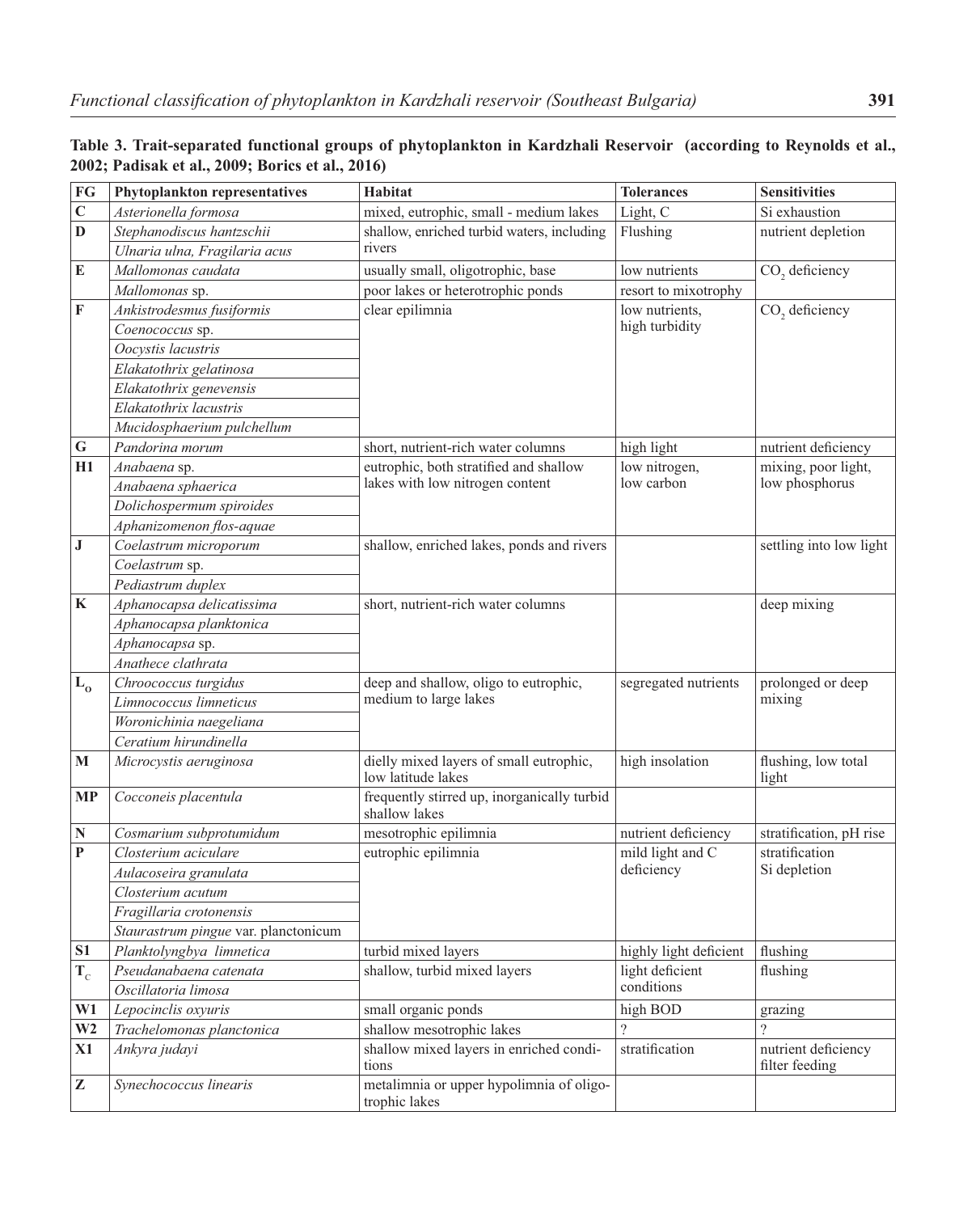well as *Cosmarium subprotumidum* Nordstedt (11.9%) from **N** and *Ulnaria ulna* (7.7%) from codon **D** dominated in the community at all studied stations in the reservoir (Table 3).

In July 2016 the dominant group included *Aphanizomenon flos-aquae* Ralfs ex Bornet & Flahault (50%) from **H1**, the colonial green algae **J** - *Coelastrum microporum* (47.3%), *Mucidosphaerium pulchellum* (H.C.Wood) C.Bock, Proschold & Krienitz (65.2%) classified in the codon **F**, *Ankyra judayi* in **X1** (44.7%) and the diatom *Fragilaria crotonensis*  (29%) from functional group **P**. In August 2016, we have detected a significant change in the species composition and the functional groups, respectively. Along with the species from the functional group **P** *Fragilaria crotonensis* (54.3%) and *Mucidosphaerium pulchellum* (**F**, 37.8%), we have also established a high abundance of the blue green algae *Aphanocapsa planctonica* (G.M.Smith) Komárek & Anagnostidis (93.2%), *Aphanocapsa delicatissima* West & G.S.West (79.5%) and *Anathece clathrata* (W.West & G.S.West) Komárek, Kastovsky & Jezberová (39.5%), classified in the functional group K. *Aphanizomenon-flosaquae* related to H1 codon (16.3%), *Oscillatoria limosa* C.Agardh ex Gomont  $(7.8\%)$  from group  $T_c$  and *Pseudanabaena catenata* Lauterborn (5.4%) from codon **S1** (Table 3). At the beginning of the autumn (September 2015), mostly species from functional group **P** dominated: the diatoms *Aulacoseira granulata* (Ehrenberg) Simonsen (90%), *Fragilaria crotonensis* (89%) and the streptophytes *Closterium aciculate* T.West (32%), *Closterium acutum* Brébisson (30.5%), as well as the *Trachelomonas planctonica* Svirenko (12.3%) from **W2** codon.

In October 2015 the members of the functional group **P** had the highest abundance again – *Fragilaria crotonensis* (70.4%)*, Aulacoseira granulata* (24.4%) and *Staurastrum pingue* var. *planctonicum* (Teiling) Coesel & Meersters (53%) and the representative of the codon **H1** – *Aphani*zomenon flos-aquae (32.7%). Among the dominant species for the period are those classified into the following functional groups: **J** – *Coelastrum microporum* (17.3%), **M**  – *Microcystis aeruginosa* (Kützing) Kützing (11.3%), **S1** – *Planktolyngbya limnetica* (Lemmermann) Komárková-Legnerová & Cronberg (5.1%), and **W1** – *Lepocinclis oxyuris* (Schmarda) B.Marin & Melkonian (5.8%).

In October, the green algae dominated in the samples at all studied sites, including *Pandorina morum* (O.F.Müller) Bory (56.7%) from codon **G** and *Coelastrum microporum* (29.3%) from group **J**, the pyrrhophyte *Ceratium hirundinella* (O.F.Müller) Dujardin (5.3%) from  $L_0$  and the blue-green algae from group **Z** *Synechococcus linearis* (Schmidle & Lauterborn) Komárek (3.6%). The members of the codon **P** *Closterium aciculate* (58.1%), *Fragilaria crotonensis* (32.4%) and *Staurastrum pingue* var. *planctonicum* (30%), as well as the

*Asterionella formosa* Hassall (15.4%) from functional group **C** were identified for the same period (Table 3).

#### **Discussion**

During the last decade, the phytoplankton in Kardzhali reservoir is relatively well studied. According to Belkinova et al.  $(2007)$ , the species, classified into functional groups **P**, **J**, **F**, **D**, **X1**, **H1**, and **Z** have been the most abundant in the aquatory of the reservoir. In 2011, the majority of identified species were distributed to the functional groups  $P$ ,  $D$ ,  $L_0$ , **K**, **C**, and **G** (Dochin, 2014). For the period from 2009 to 2012, the most common were the codons: **P**, **E**, **D**, **C**, **G**, **MP**, and others (Dochin, 2015). Our data confirm some of the results from previous studies of the functional classification of phytoplankton in the Bulgarian water basin. The comparison of the identified dominant functional groups with the assessment of the general status in lakes and reservoirs in Bulgaria referred in the legislative group of oligotrophic water bodies (FP1) shows that the most common is the functional group **F** (Stoyneva, 2014). However, in this work the same author and also Stoyneva et al. (2013, 2015) insist on the necessity to change this legislative classification and take it out from defining by trophicity only, which does not reflect their real ecological (and even trophic) status and peculiarities. Sarmento and Descy (2008) define this group as a typical dominant group in mesotrophic basins of Belgium. According to Belkinova et al. (2014), the most common functional groups in Kardzhali reservoir have been **P** and **F**. According to the same researchers, the taxa classified in function group **F** dominate some of the reservoirs in Bulgaria (Studen Kladenets, Kardzhali, and Ivailovgrad). Group **F** has been represented by the colonial green algae *Oocystis lacustris* and *Sphaerocystis planctonica* (Korshikov) Bourrelly in the Kardzhali reservoir (Belkinova et al., 2014). The authors state that the massive abundance of the **P**-species is an indication for a change in the ecological status of the semi-mountain reservoirs.

In the present study, the most common in the Kardzhali reservoir are the members of the functional groups **F**, **P**, **K**, **H1** and **J**. The species *Fragilaria crotonensis*, *Closterium aciculate* and *Aulacoseira granulata,* representatives of the functional group **P**, dominated throughout the whole study period in the water samples. Usually, the members of the functional group **P** inhabit eutrophic waters (Reynolds et al., 2002; Padisak et al., 2009; Belkinova et al., 2014). Sarmento and Descy (2008) define this group as a typical dominant group in mesotrophic basins. Based on our findings Kardzhali reservoir could be characterized as a mesotrophic water basin.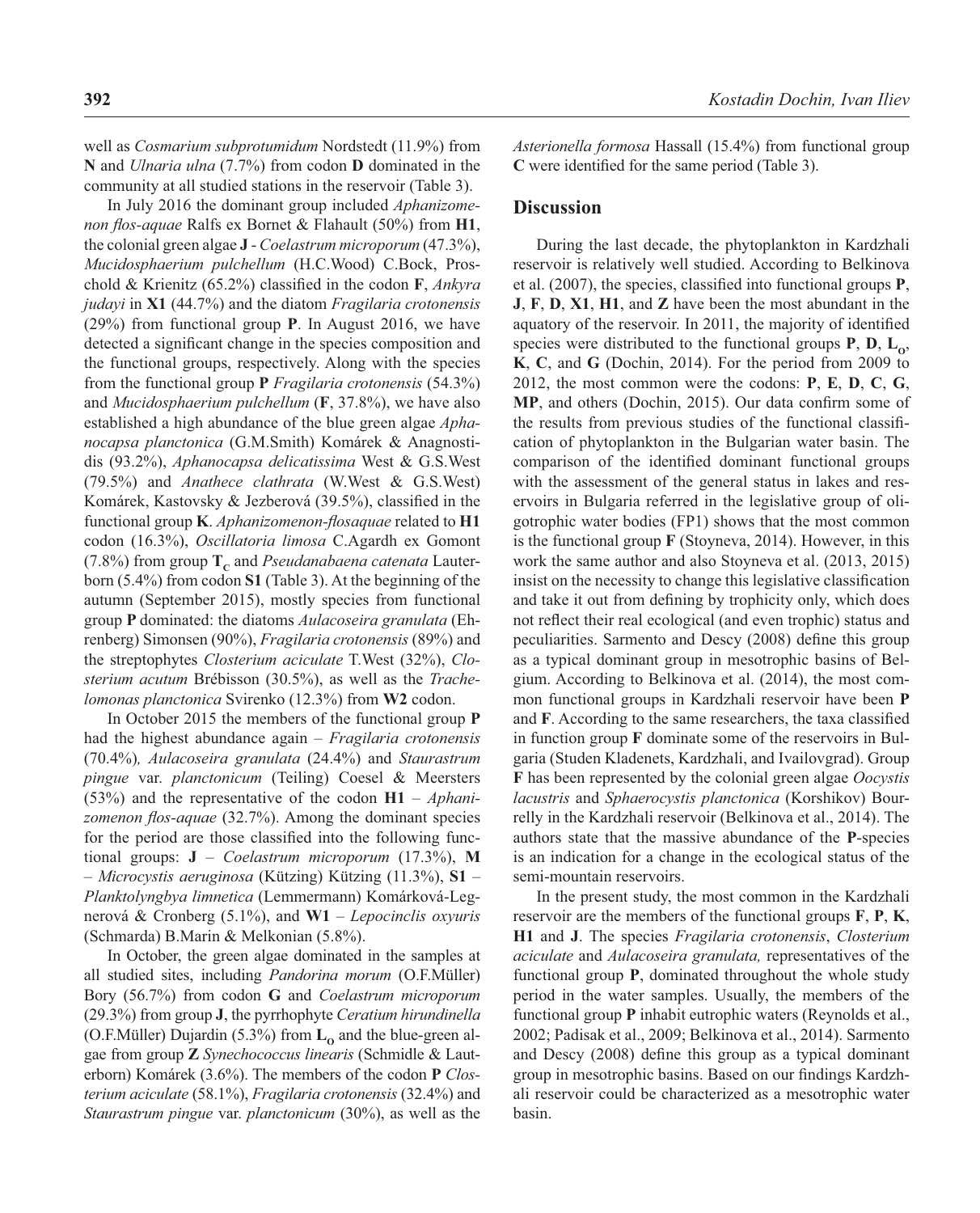According to Reynolds et al. (2002), the members of the functional group **F** are tolerant to a spring and autumn water overturn, resulting in the homogenization of the water column in mesotrophic and eutrophic lakes. We have established that the group is the most numerous in the summer period, represented by the species О*ocystis lacustris*, *Elakatothrix gelatinosa* and *Mucidosphaerium pulchellum*. The colonial green algae from the functional group **J** have been usually found in shallow lakes, reservoirs and rivers in the summer (Reynolds et al., 2002; Sarmento and Descy, 2008; Becker et al., 2009). We found the species, classified in codon **J** (*Coelastrum microporum* and *Pediastrum duplex*), to be more common during the summer months. A number of researchers describe the presence of the colonial blue-green algae of codon **K** (*Aphanocapsa, Anathece*) in shallow nutrient-rich waters during the summer (Reynolds et al., 2002; Padisak et al., 2009; Belkinova et al., 2014; Celik and Sevindik, 2015). Our results differ from these findings and similar to Becker et al. (2010), show that the members of the functional group **K** (*Aphanocapsa planctonica, Aphanocapsa delicatissima*  and *Anathece clathrata*) are also present in a large, deep mesotrophic reservoir.

In addition of the above-mentioned, the following fifteen functional groups were presented in the water samples: **C**, **D**, **E**, **G**, **H1**, **L**<sub>0</sub>, **M**, **MP**, **N**, **S1**, **T**<sub>c</sub>, **W1**, **W2**, **X1**, and **Z**. The members of eleven codons: *Asterionella formosa* (**C**), *Pandorina morum* (**G**), *Ceratium hirundinella* (**L**<sub>o</sub>), *Microcystis aeruginosa* (**M**), *Cocconeis placentula* (**MP**), *Oscillatoria limosa* ( $T_c$ ), *Lepocinclis oxyuris* (W1), *Trachelomonas planctonica* (**W2**), *Ankyra judayi* (**X1**), *Synechococcus linearis* (**Z**) and *Сosmarium subprotumidium* (**N**) were presented by only one taxon. The taxa *Trachelomonas* sp. (**W2**) and *Ankyra judayi* (**X1**) have been reported to inhabit shallow mesotrophic lakes (Reynolds et al., 2002; Reynolds, 2006) and *Synechococcus linearis* (**Z**) has been found in deep oligotrophic lakes. Two taxa were found in two of the functional groups *Stephanodiscus hantzschii* and *Ulnaria ulna* (**D**), *Mallomonas* sp*.* and *Mallomonas caudata* (**E**). According to Belkinova et al. (2014), *Mallomonas* sp*.*, *Mallomonas caudata* of group **E** and *Asterionella formosa*, classified in the **C** codon, have been among the dominant taxa in the Toshkov Chark reservoir. Padisak et al. (2006) stated that the member of the codon **MP** *Cocconeis placentula* has been often found in muddy and shallow lakes. The members of the L<sub>o</sub> codon *Chroococcus turgidus* and *Woronichinia naegeliana* inhabit deep or shallow oligo- and eutrophic lakes (Reynolds et al., 2002). The same authors associate the presence of **S1** species such as *Planktolyngbya limnetica* with muddy water basins. The codon member **G** *Pandorina morum* inhabits small, eutrophic and nutrient-rich lakes (Reynolds et al., 2002). Similar to our study the species of group **P** have been found to dominate in other reservoirs in Bulgaria such as Krichim (*Fragilaria crotonensis*), Borovitsa, Ovcharitsa and Poroy reservoirs (*Aulacoseira granulata*, Belkinova et al., 2014).

Similar to our study, *Aphanizomenon flos-aquae*, a member of the **H1** group has been found as one of the dominant species in Vacha and Aheloy reservoirs (Belkinova et al., 2014), as well as in the high-mountain Dospat reservoir (Dochin and Stoyneva, 2016). The dominant groups in other Bulgarian reservoirs such as Toshkov chark, Kardzhali, and Belmeken include species, classified in codon **K** (*Anathece clathrata* and *Aphanocapsa delicatissima*). The colonial blue-green algae *Aphanocapsa delicatissima* (**K**) has been established also in subtropical lakes and reservoirs in Brazil (Crossetti et al., 2013; Silva and da Costa, 2015). *Сeratium hirundinella* has been reported by Belkinova et al. (2014) as a member of the  $L_0$  group in Eleshnitza reservoir. The distribution of these species is not geographically constricted, as they have been found in reservoirs in Serbia (Ćirić et al., 2015). Belkinova et al. (2014) detected the presence of *Pandorina morum* (**G**), *Staurastrum* sp. (**P**) and *Cosmarium* sp. (**N**) in their study. In this study, *Pseudoanabaena catenata* (**S1**) is among the abundant species in the Kardzhali dam during the summer. According to Padisák et al. (2009) this species occurs predominantly in turbulent and turbid waters. The dominant complexes in Kardzhali reservoir also include the members of the functional groups **C** and **D** (*Asterionella formosa*, *Ulnaria ulna*). The presence of representatives of groups **C** (*Asterionella formosa*), **D** (*Ulnaria ulna*) and **P** (*Closterium acutum* var. *variabile* (Lemmermann) Willi Kreig) have been also found by Ćirić et al. (2015). *Asterionella formosa* inhabits waters with high trophic status and members of codon **D** *Ulnaria ulna* and *Stephanodiscus hantzschii* associate with the turbid environment (Padisak et al., 2009). Finally, in agreement with the same authors the application of the phytoplankton functional classification approach is an effective tool for understanding seasonal and spatial changes in planktonic communities in water systems, but after careful consideration of whether the division into groups according to the proposed criteria reflects the ecological characteristics and peculiarities of the species.

### **Conclusions**

In conclusion, in the present study we have analyzed the functional classification of the phytoplankton in Kardzhali reservoir for the period July 2015-November 2016. According to our results, the dominant complex planktonic algae was comprised of forty-three taxa, distributed into nineteen functional groups, based on the classic Reynolds study. The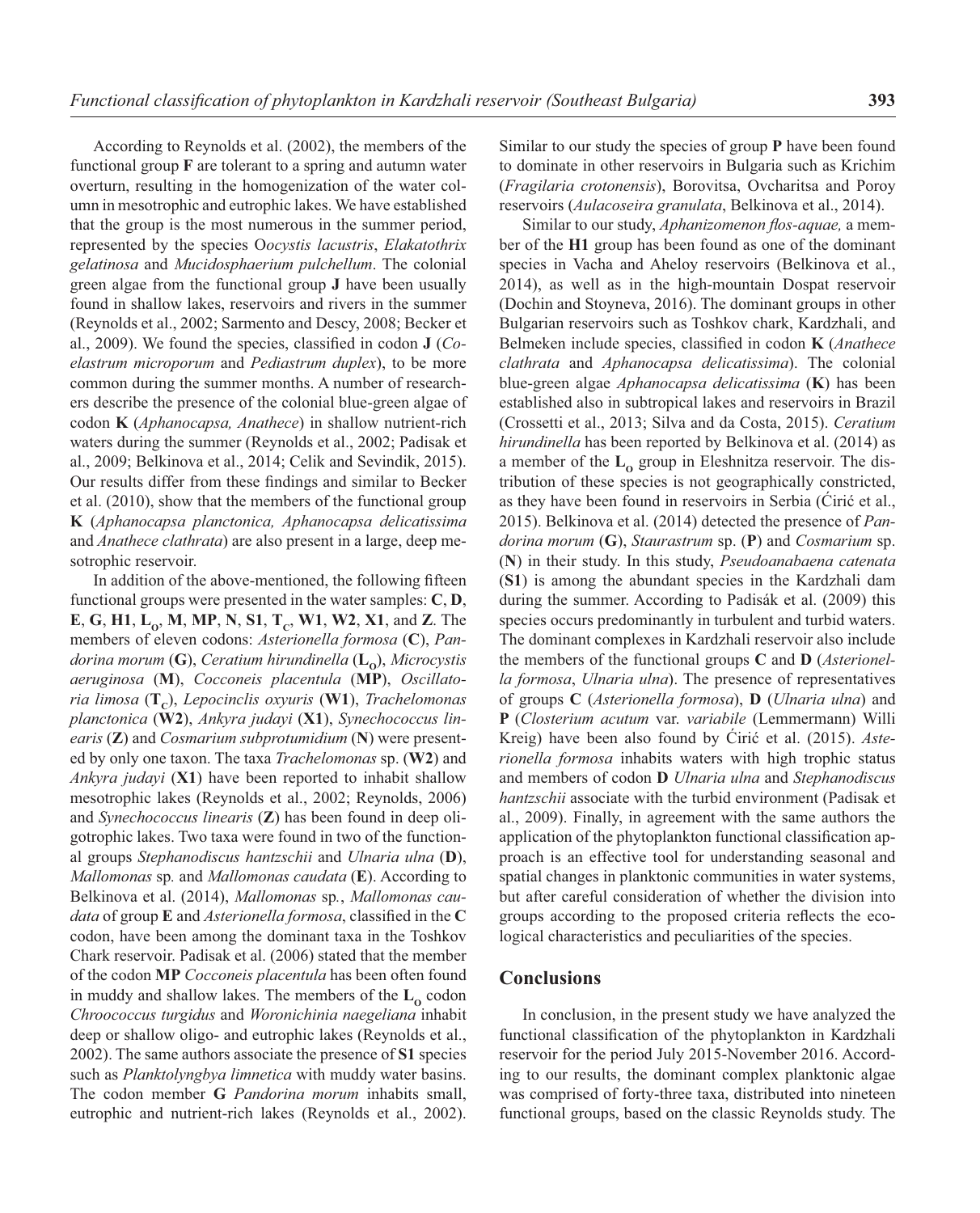most common are members of function groups **F**, **P**, **K**, **H1** and **J**. The data confirm the applicability of this approach to better understanding environmental phytoplankton processes. The present study shows that the proposed model of functional groups can be applied in monitoring programs, seasonal dynamics assessment, and for the collection of more comprehensive information on living strategies, habitats and adaptations of phytoplankton communities in lakes, basins, and reservoirs.

# **References**

- **Becker, V., Caputo, L., Ordóñez, J., Marcé, R., Armengol, J., Crossetti, L. O., & Huszar, V. L.** (2010). Driving factors of the phytoplankton functional groups in a deep Mediterranean reservoir. *Water research*, *44*(11), 3345-3354.
- **Becker, V., Huszar, V. L. M., & Crossetti, L. O.** (2009). Responses of phytoplankton functional groups to the mixing regime in a deep subtropical reservoir. *Hydrobiologia*, *628*(1), 137-151.
- **Belkinova, D., Mladenov, R., Dimitrova-Dyulgerova, I., Cheshmedjiev, S., & Angelova, I.** (2007). Phytoplankton research in Kurdzhali reservoir. *Phytologia Balcanica*, *13*(1), 47- 52.
- **Belkinova, D., Padisák, J., Gecheva, G., & Cheshmedjiev, S.** (2014). Phytoplankton based assessment of ecological status of Bulgarian lakes and comparison of metrics within the water framework directive. *Ecology and Environmental Research*, *12*(1), 83-103.
- **Borics, G., T**ó**thm**é**r**é**sz, B., V**á**rb**í**r**ó, **G., Grigorszky, I., Cz**é**bely, A., & G**ö**rg**é**nyi, J.** (2016). Functional phytoplankton distribution in hypertrophic systems across water body size. *Hydrobiologia*, *764*(1), 81-90.
- **Celik, K., & Sevindik, T. O.** (2015). The phytoplankton functional group concept provides a reliable basis for ecological status estimation in the Çaygören Reservoir (Turkey). *Turkish Journal of Botany*, *39*(4), 588-598.
- **Ćirić, M., Gavrilović, B., Simić, G. S., Krizmanić, J., Vidović, M., & Zebić, G.** (2015). Driving factors affecting spatial and temporal variations in the structure of phytoplankton functional groups in a temperate reservoir. *Oceanological and Hydrobiological Studies*, *44*(4), 431-444.
- **Cox, J. E.** (1996). Identification of freshwater diatoms from live material. Chapman and Hall, London.
- **Crossetti, L. O., Becker, V., de Souza Cardoso, L., Rodrigues, L. R., da Costa, L. S., & da Motta-Marques, D.** (2013). Is phytoplankton functional classification a suitable tool to investigate spatial heterogeneity in a subtropical shallow lake? *Limnologica-Ecology and Management of Inland Waters*, *43*(3), 157-163.
- **Deisinger, G.** (1984). Leitfaden zur Bestimmung der planktischen Algen der Kärtner Seen und ihrer Biomasse [Handbook for determination of planktonic algae of lakes of Karintia and their biomass]. *Klagenfurt: Kärtner Institut für Seenforschung*.
- **Dochin, K.** (2015). Seasonal dynamics and species composition of the phytoplankton in Kardzhali and Dospat reservoirs. PhD Thesis, *Sofia University "St. Kliment Ohridski*", pp. 201.
- **Dochin, K. T.** (2014). Structure and dynamics of phytoplankton in Kardzhali Dam-lake. *Zhivotnovadni Nauki*, *51*(1-2), 110-120.
- Dochin, K. T., & Stoyneva, M. P. (2014). Effect of long-term cage fish-farming on the phytoplankton biodiversity in two large Bulgarian reservoirs. *Ber. nat.-med. Verein Innsbruck*, *99*, 49- 96.
- **Dochin, К.** Т., **& Stoyneva, M. P.** (2016). Phytoplankton of the Dospat Reservoir (Rhodopi Mts, Bulgaria) – indicator of negative trend in reservoir development due to long-term cage fish farming. *Ann. Univ. Sof., Fac. Biol*., Book 2-Botany, *99*, 47-60.
- **Gemelgo, M. C. P., Mucci, J. L. N., & Navas-Pereira, D.** (2009). Population dynamics: seasonal variation of phytoplankton functional groups in Brazilian reservoirs (Billings and Guarapiranga, São Paulo). *Brazilian Journal of Biology*, *69*(4), 1001- 1013.
- **Guiry, M. D, & Guiry, G. M.** (2018). AlgaeBase. World-wide electronic publication, National University of Ireland, Galway. http://www.algaebase.org.
- **Kruk, C., Mazzeo, N., Lacerot, G., & Reynolds, C. S.** (2002). Classification schemes for phytoplankton: a local validation of a functional approach to the analysis of species temporal replacement. *Journal of plankton research*, *24*(9), 901-912.
- **Margalef, R.** (1978). Life-forms of phytoplankton as survival alternatives in an unstable environment. *Oceanologica Acta, 4*(1), 493-509.
- **Michev, T. M., & Stoyneva, M. P. (Eds.)** (2007). *Inventory of Bulgarian wetlands and their biodiversity. Part 1: Non-Lotic Wetlands*. Publ. House Elsi-M, Sofia, 364 pp.
- **Naselli-Flores, L., Padisák, J., Dokulil, M. T., & Chorus, I.** (2003). Equilibrium/steady-state concept in phytoplankton ecology. In *Phytoplankton and Equilibrium Concept: The Ecology of Steady-State Assemblages* (pp. 395-403). Springer, Dordrecht.
- **Padisak, J., Borics, G., Grigorszky, I., & Soroczki-Pinter, E.** (2006). Use of phytoplankton assemblages for monitoring ecological status of lakes within the Water Framework Directive: the assemblage index. *Hydrobiologia*, *553*(1), 1-14.
- **Padisák, J., Crossetti, L. O., & Naselli-Flores, L.** (2009). Use and misuse in the application of the phytoplankton functional classifi cation: a critical review with updates. *Hydrobiologia*, *621*(1), 1-19.
- **Reynolds, C., Irish, T., & Elliott, A.** (2005). A modeling approach to the development on an active management strategy for the Queen Elizabeth II Reservoir*. Freshwater Forum*, *23*, 105-125.
- **Reynolds, C. S.** (1980). Phytoplankton assemblages and their periodicity in stratifying lake systems. *Holarctic Ecology,* 3, 141- 159.
- **Reynolds, C. S.** (1984). Phytoplankton periodicity: the interactions of form, function and environment variability. *Freshwater Biol*., 14, 111-142.
- **Reynolds, C. S.** (1988). Functional morphology and the adaptive strategies of freshwater phytoplankton. In: *Growth and reproductive strategies of freshwater phytoplankton*. Cambridge University Press, pp. 388-433.
- **Reynolds, C. S.** (1998). What factors influence the species composition of phytoplankton in lakes of different trophic status? *Hydrobiologia*, 369/370, 11-26.